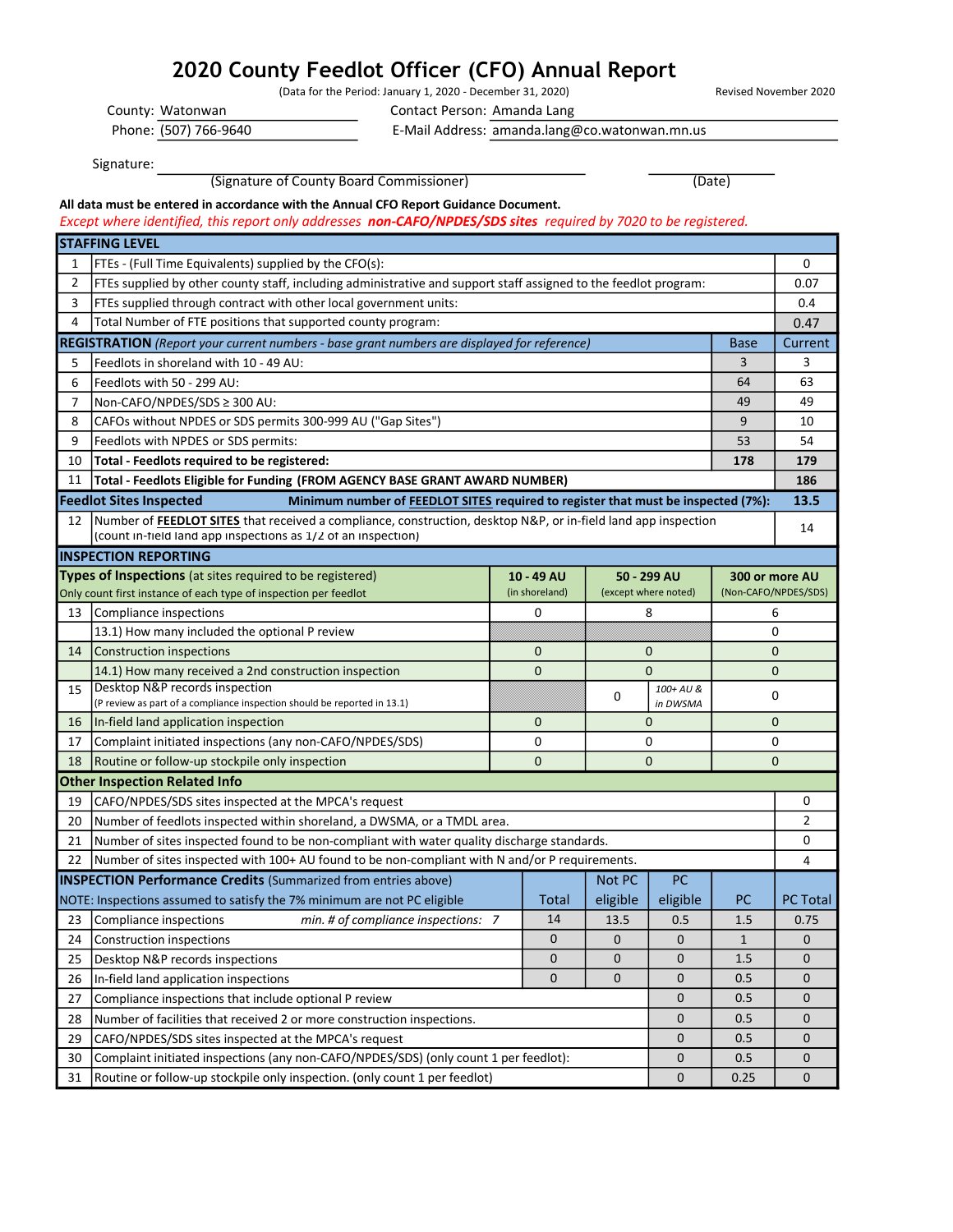## Additional Performance Credit Calculations and Supplemental Information

Describe below the progress made in meeting your program year work plan inspection goals. You must provide quantitative results for each compliance inspection and land application goal listed in your work plan.

Inspection Strategies/Goals for 2020: 13.5 inspections. - Was able to complete 14 Compliance Inspections.

| <b>PERMITTING</b>                                                             |                                                                                      | <b>Number</b> | <b>PC</b>      | <b>PC Total</b> |
|-------------------------------------------------------------------------------|--------------------------------------------------------------------------------------|---------------|----------------|-----------------|
| 32                                                                            | 30-day construction or expansion notifications received:                             | O             | ---            |                 |
| 33                                                                            | Interim Permits Issued or Modified:                                                  | 0             | $\overline{2}$ | $\Omega$        |
| 34                                                                            | Construction Short-Form Permits Issued or Modified at Sites $\geq 300$ AU:           | 0             | $\mathbf{1}$   | $\Omega$        |
| 35                                                                            | Public meetings held for construction or expansion to $\geq$ 500 AU:                 | ŋ             | ---            |                 |
| <b>ENVIRONMENTAL REVIEW (EAW)</b>                                             |                                                                                      |               | PC             | <b>PC Total</b> |
| 36                                                                            | <b>EAW</b> petitions received:                                                       | O             | $---$          |                 |
| 37                                                                            | EAWs prepared by county:                                                             | O             | 4              | $\Omega$        |
| <b>EMERGENCY RESPONSE</b>                                                     |                                                                                      | <b>Number</b> | <b>PC</b>      | <b>PC Total</b> |
| 38                                                                            | Events where emergency response was conducted: (on-site visit)                       |               | $\overline{2}$ | $\Omega$        |
| <b>ENFORCEMENT ACTIONS</b>                                                    |                                                                                      | <b>Number</b> | PC             | <b>PC Total</b> |
| 39                                                                            | Letters of Warning (LOW) issued:                                                     | 0             | ---            |                 |
| 40                                                                            | Notices of Violation (NOV) issued:                                                   | ŋ             | $---$          | ---             |
| 41                                                                            | Court actions commenced:                                                             | n             | ---            |                 |
| <b>FEEDLOT SITE SCHEDULED COMPLIANCE</b> (Achieved in current reporting year) |                                                                                      | <b>Number</b> | PC             | <b>PC Total</b> |
| 42                                                                            | Feedlots where a partial environmental upgrade was achieved:                         | O             | $---$          |                 |
| 43                                                                            | Feedlots where a complete environmental upgrade was achieved:                        | 0             | 6              | $\Omega$        |
| LAND APPLICATION SCHEDULED COMPLIANCE (Achieved in current reporting year)    |                                                                                      |               | PC             | <b>PC Total</b> |
| 44                                                                            | Feedlots 100+ AU where N records requirements were returned to compliance:           | 0             | $---$          | ---             |
| 45                                                                            | Feedlots 300+ AU (or 100+ DWSMA) where N&P requirements were returned to compliance: | ŋ             | $---$          |                 |
| 46                                                                            | Feedlots 100+ AU where in-field inspection non-compliance was resolved:              | 0             | ---            |                 |